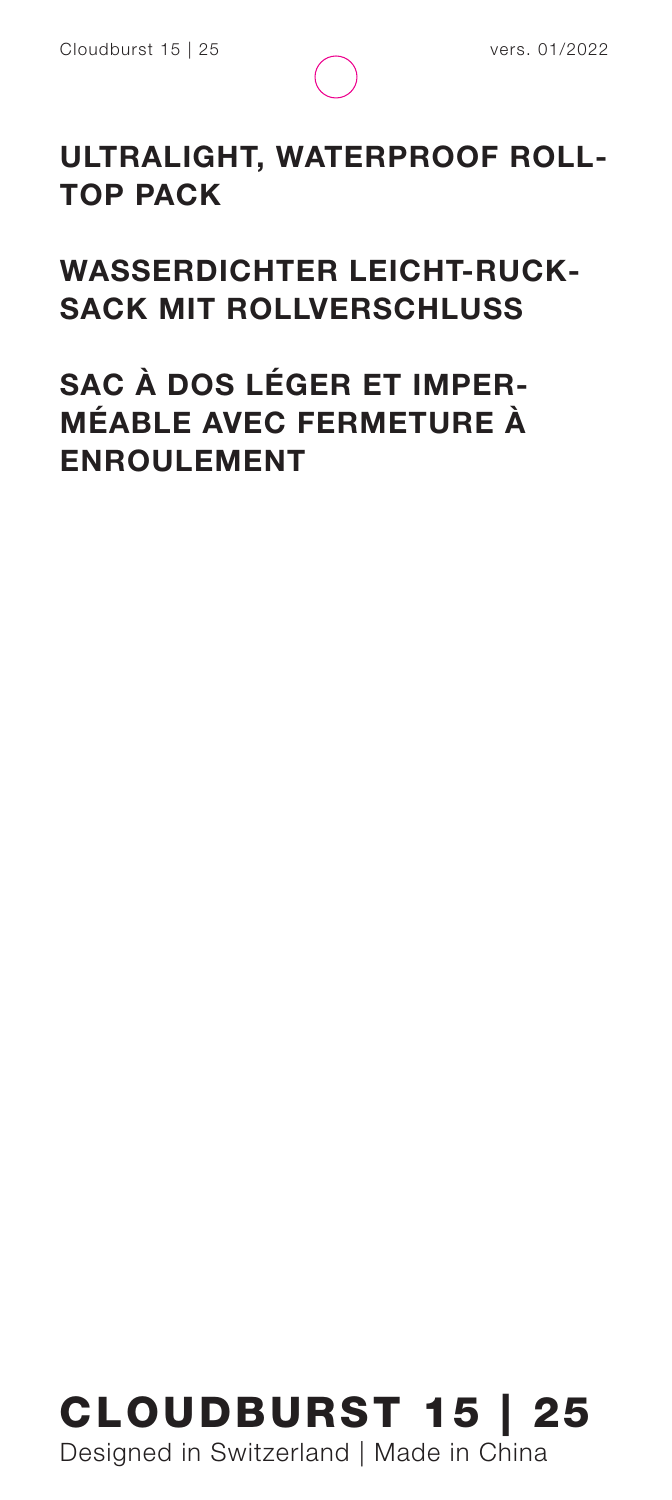#### **CLOUDBURST 15**

Weight/Gewicht/Poids\*: 250 g / 8.8 oz Volume/Volumen/Volume\*: 15 l / 915 cuin Dimensions/Abmessungen/ Dimensions\*:  $42 \times 18 \times 15$  cm /  $16.5 \times 7.1 \times 5.9$ " Fits torso/Rückenlänge/ Longeur du dos\*: one size

#### **CLOUDBURST 25**

Weight/Gewicht/Poids\*: 270 g / 9.5 oz Volume/Volumen/Volume\*: 25 l / 1525 cuin Dimensions/Abmessungen/ Dimensions\*: 53 × 28 × 20 cm /  $20.9 \times 11.0 \times 7.9$ " Fits torso/Rückenlänge/ Longeur du dos\*: one size

\* Subject to change, also refer to **www.exped.com** / Abweichungen vorbehalten, siehe auch **www.exped.com** / Subject to change, also refer to www.exped.com / Abweichungen vorbehalten, siehe auch www.exped.com Sous réserve de modifications, voir également à l'adresse **www.exped.com**  Sous réserve de modifications, voir également à l'adresse www.exped.com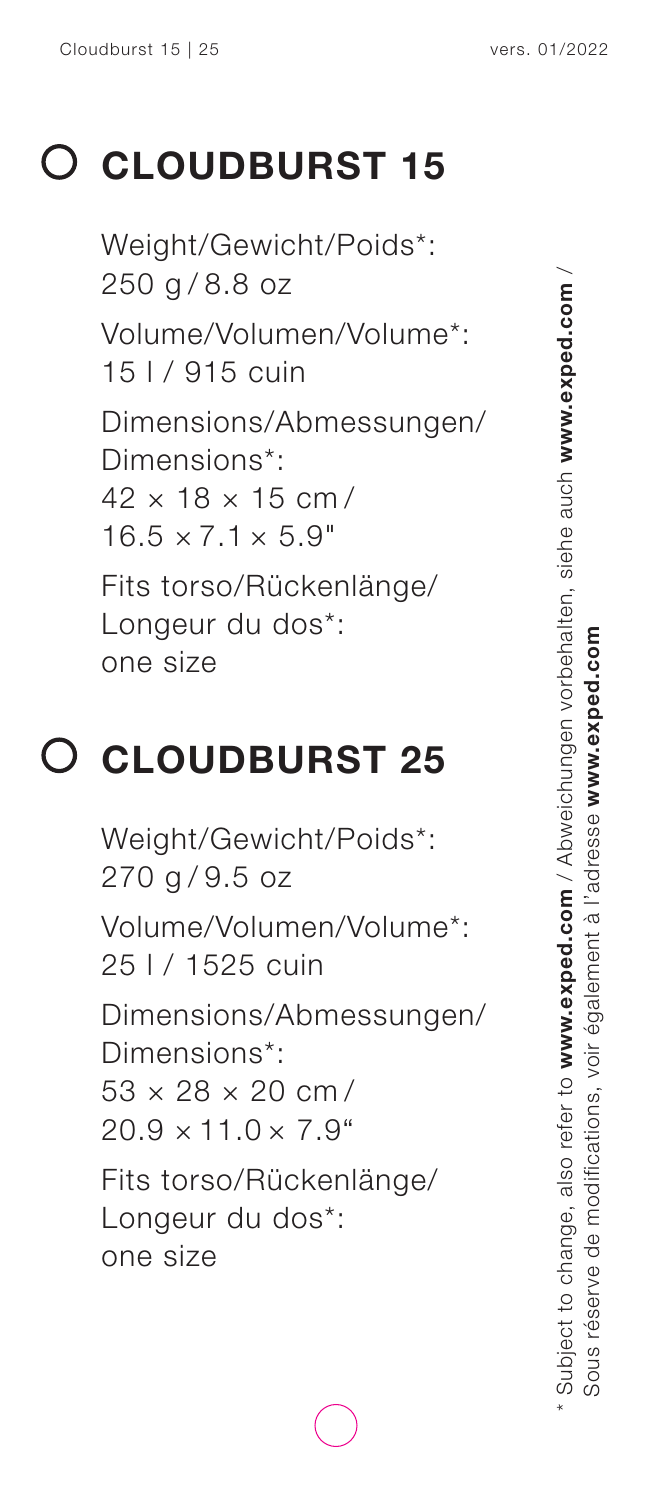**1** Day trip backpack/Tagestouren-Ruck sack/Sac à dos d'excursion

#### .....



Lightweight Leichtgewicht Légèreté



Waterproofness Wasserdichtigkeit Imperméabilité

 $\bullet$  .





Durability Robustheit Durabilité

### $\bullet\bullet\bullet\bullet\circ$



Ecological Materials Ökologische Materialien Matériaux écologiques

#### **EVERYDAY** Category/Kategorie/Catégorie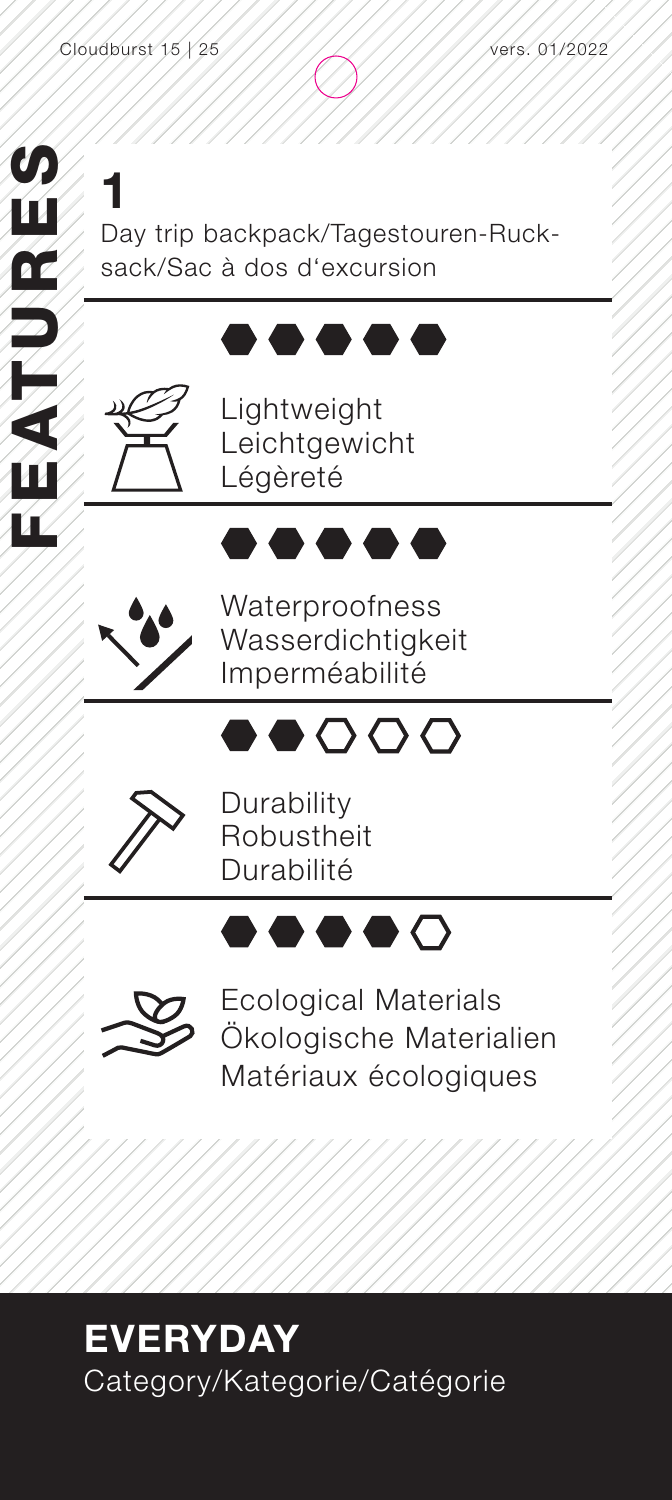

**1** Single-pull, zig-zag shock cord secures helmet, jacket, etc. Front-Gummizughalterung für Jacke, Helm etc.

Support de sangle élastique frontal pour vestes, casques etc.

**2** Extremely versatile, lightweight and stowable Kleines Packmass, sehr gut ver-

stau- und packbar als Zweitrucksack

Faible encombrement, très facile à ranger, utilisable comme deuxième sac à dos

**3** Fully taped seams Alle Nähte bandversiegelt Toutes les coutures sont scellées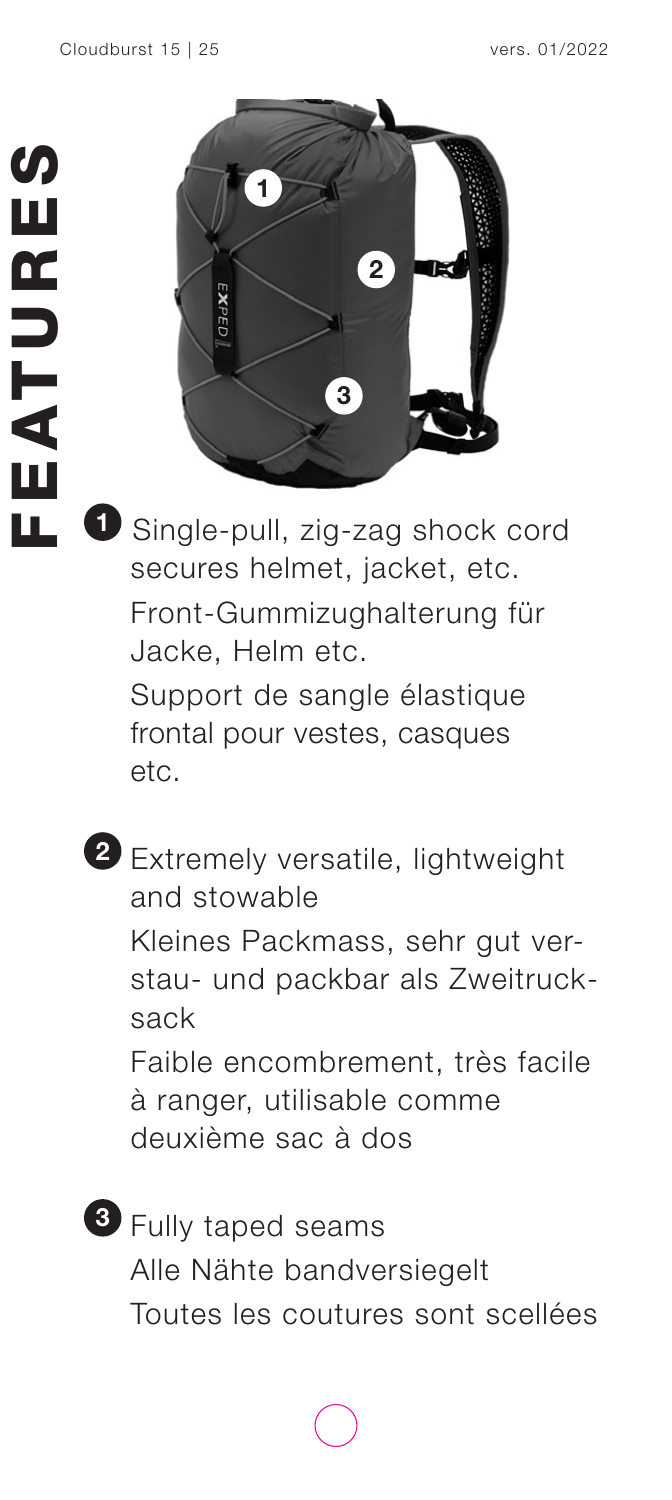





**1** Airy mesh shoulder straps, Luftige Mesh-Schulterträger Bretelles en filet aérées

**2** Removable waist strap Abnehmbares Hüftgurtband Sangle de ceinture de hanches amovible



**3** EVA foam back pad for enhanced comfort EVA-Rückenpolsterung sorgt für guten Tragkomfort Le rembourrage dorsal en matériau EVA assure un excellent confort de portage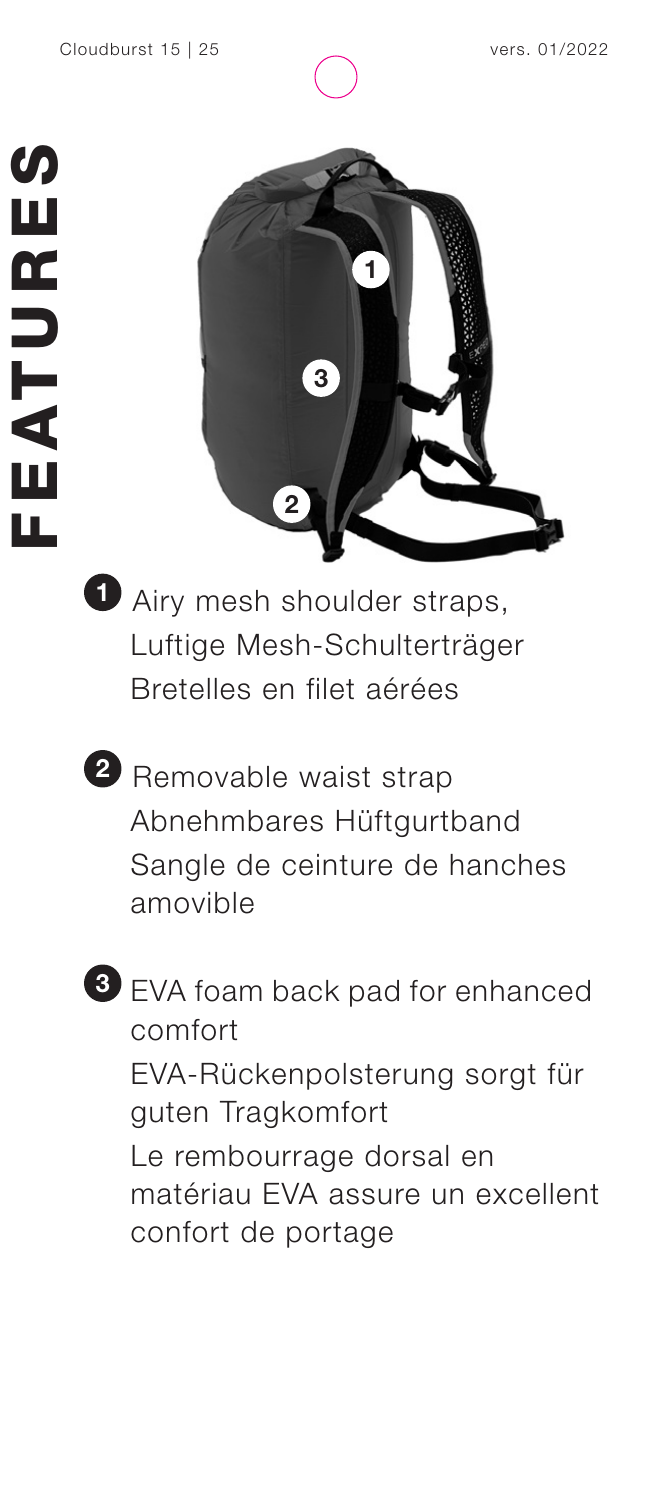**Main fabric** Recycled 70 D taffeta nylon, PU coated (white pigment), 7'000 mm water column, fully seam taped, bluesign® certified, PFC-free **Frame** EVA foam back pad

#### **DE Hauptstoff** Rezykliertes 70 D Taffeta Nylon, PU beschichtet, 7'000 mm Wassersäule, bluesign® zertifiziert, PFC-frei

**Tragesystem** EVA-Rückenpolster

#### **FR**

**Matériau principal** Nylon taffetas 70 D recyclé, enduit PU, colonne d'eau: 7000 mm, certifié bluesign®, sans PFC **Système de portage**  Rembourrage dorsal en matériau EVA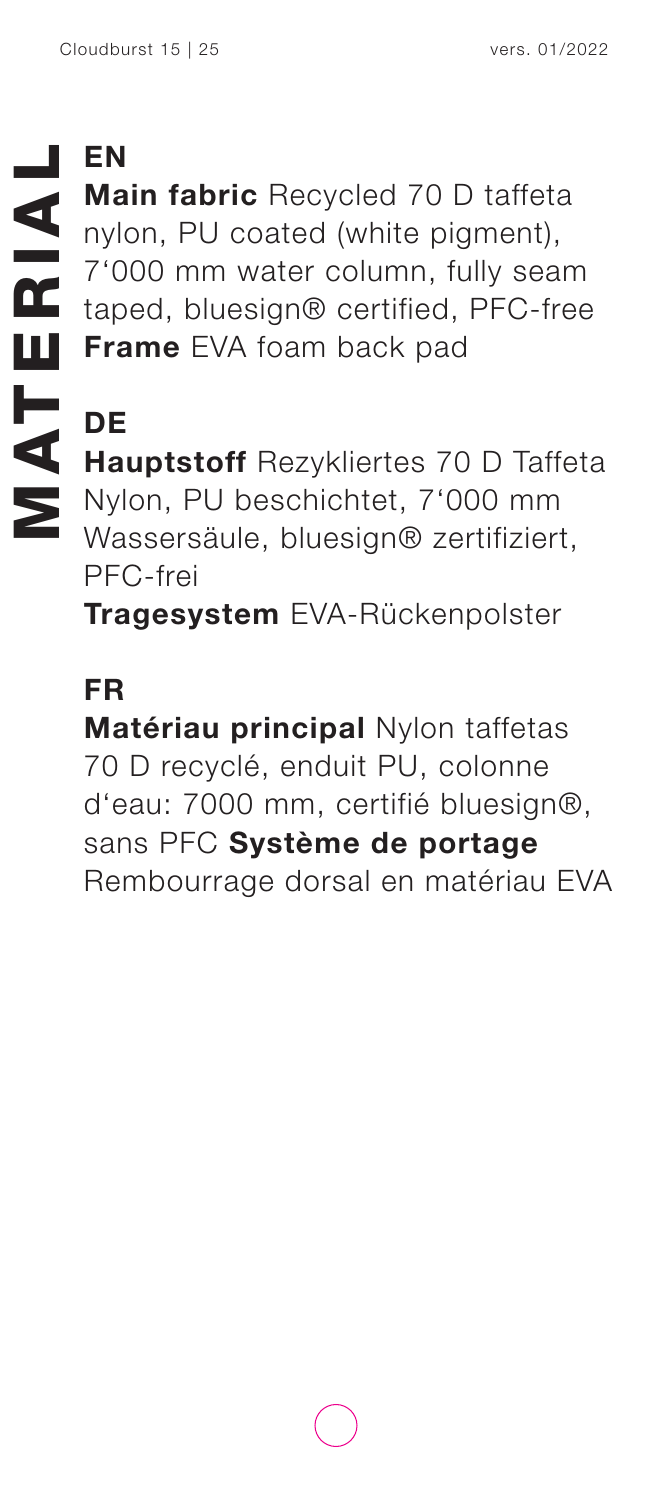# 100%

...climate neutral by 2024. This is a bold statement, but we're more than halfway there: 70% of our products are already climate neutral.

...klimaneutral bis 2024. Das sind grosse Ziele, aber wir sind auf bestem Weg: 70% unserer Produkte sind bereits klimaneutral.

... neutres sur le plan climatique d'ici à 2024. Il s'agit là d'objectifs ambitieux, mais nous sommes en bonne voie: 70% de nos produits sont déjà neutres du point de vue du climat. Supplementation Supplementation Supplementation Supplementation Supplementation Supplementation Supplementation Supplementation Supplementation Supplementation Supplementation Supplementation Supplementation Supplementatio

## 97%

...of our products use Oekotex 100® or bluesign® certified fabrics, buckles and zippers.

...unserer Produkte verwenden Oekotex 100® oder bluesign® zertifizierte Stoffe, Schnallen und Reissverschlüsse.

...de nos produits sont fabriqués avec des tissus, des boucles et des fermetures éclair certifiés Oekotex 100® ou bluesign®.